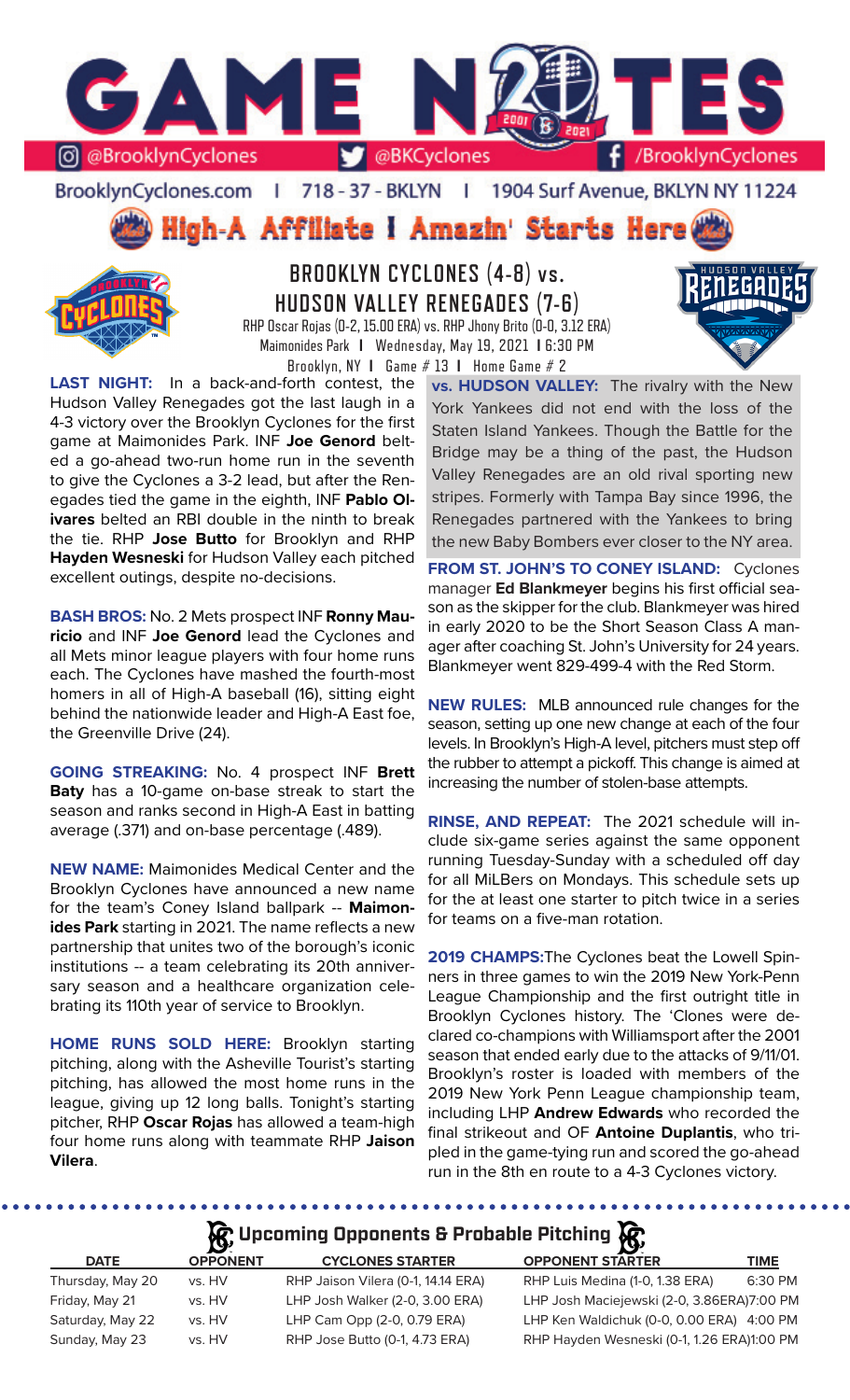

**LAST TIME OUT:** Oscar Rojas suffered his second-consecutive loss, allowing two more home runs against the Greenville Drive over 3 2/3 innings in the team's 8-2 loss. Rojas struck out a season-high four batters but allowed four runs (three earned) on five hits.

|                          | 2021 GAME-BY-GAME |      |     |   |   |    |               |   |    |            |  |  |  |
|--------------------------|-------------------|------|-----|---|---|----|---------------|---|----|------------|--|--|--|
| <b>Brooklyn Cyclones</b> |                   |      |     |   |   |    |               |   |    |            |  |  |  |
| <b>DATE</b>              | OPP               | DEC. | IP  | н | R | ER | BB            | ĸ | HR | <b>AVG</b> |  |  |  |
| 5/13                     | @GVL              |      | 3.2 | 5 | 4 | 3  |               | 4 |    | 357        |  |  |  |
| 5/6                      | @ASH              |      | 21  | 5 |   |    | $\mathcal{P}$ | ₹ | っ  | .417       |  |  |  |

**FOREIGN EXPERIENCE:** Despite a 2019 season of injury, Rojas pitched 35 1/3 innings for the Algodoneros de Guasave in the Mexican Pacific Winter League in 2020. He was the youngest player on the team by an average of seven years. He pitched in 13 games, starting six, compiling a 2.55 ERA with 22 strikeouts and 20 walks over 35.1 innings.

**TOUGHEST MiLB TEST:** Rojas takes the ball this season at the High-A level, having never pitched higher than Rookie-Advanced Kingsport in Minor League Baseball. In fact, Rojas had only pitched two games with the Rookie-Advanced Kingsport Mets in 2018.

**COMPLEX:** Rojas has spent the majority of his time in the states pitching with the GCL Mets. 42.1 of his 83.1 innings with the Mets came at the complex level.

Ahead in count 5 0 3 0 0 0 0 0 0 1 1.200<br>
Rehind in count 17 6 3 0 0 3 6 3 4 1.210 Behind in count 17 6 3 0 0 3 6 3 4 1.210

-

| <b>Strikeouts</b>            | 9 (7/17/18 at GCL Cardinals)  |
|------------------------------|-------------------------------|
| <b>Double Digit K Games</b>  | None                          |
| <b>High Hits, Game</b>       | 9 (7/29/18 at GCL Marlins)    |
| High HR, Game                | 2 (2x, 5/13/21 at Greenville) |
| <b>High Runs, Game</b>       | 7 (5/6/21 at Asheville)       |
| <b>High Walks, Game</b>      | 3 (2x, 7/30/18 vs. GCL Nats)  |
| <b>Innings Pitched, Game</b> | 6.0 (7/17/18 @ GCL Cards)     |
| <b>Complete Games</b>        | None                          |
| <b>Shutouts</b>              | None                          |
|                              |                               |
|                              |                               |

**ROJAS'S SEASON AND CAREER HIGHS**

| K/9          | BB/9 | HR/9       |
|--------------|------|------------|
| 10.50        | 4.5  | 6.0        |
| <b>BABIP</b> | GB%  | <b>FIP</b> |
| .353         | 25%  | 12.53      |

|             |    | <b>OSCAR ROJAS'S BROOKLYN SEASON SPLITS</b> |     |                 |          |                |            |           |           |            |                |   | <b>CATCHER ERA</b>                                    |            |     |            |
|-------------|----|---------------------------------------------|-----|-----------------|----------|----------------|------------|-----------|-----------|------------|----------------|---|-------------------------------------------------------|------------|-----|------------|
|             | G  | <b>ERA</b>                                  | IP  | н               | R        | ER             | <b>HR</b>  | <b>BB</b> | K         | <b>AVG</b> | <b>NAME</b>    | G | ER                                                    | <b>INN</b> |     | <b>ERA</b> |
| Home        |    |                                             |     |                 |          |                |            |           |           |            | Mena           | ∍ | 12                                                    | 16         |     | 6.75       |
| Road        | 2  | 15.00                                       | 6.0 | 10              | 11       | 10             | 4          | 3         |           | .357       |                |   | 37                                                    |            |     |            |
| May         |    | 15.00                                       | 6.0 | 10 <sup>°</sup> | 11       | 10             | 4          | 3         |           | .357       | Senger         |   |                                                       | 60         |     | 5.55       |
| June        |    |                                             |     |                 |          |                |            |           |           |            | Uriarte        | 3 | 17                                                    | 25         |     | 6.12       |
| July        |    |                                             |     |                 |          |                |            |           |           |            |                |   |                                                       |            |     |            |
|             |    |                                             |     |                 |          |                |            |           |           |            |                |   |                                                       |            |     |            |
| August      |    |                                             |     |                 |          |                |            |           |           |            |                |   | <b>CYCLONES STARTING PITCHER BREAKDOWN</b>            |            |     |            |
| September   |    |                                             |     |                 |          |                |            |           |           |            |                |   |                                                       |            |     |            |
|             | PA | R                                           | н   | 2B              | 3B       | <b>HR</b>      | <b>RBI</b> | <b>BB</b> | <b>SO</b> | <b>OPS</b> | <b>STARTER</b> |   | <b>GS Quality StartsRun SupportRS/Start BC Record</b> |            |     |            |
| vs. Left    | 15 |                                             | 4   | 0               |          | 0              |            | 2         | 4         | .862       | Butto, Jose    | 3 |                                                       | 8          | 2.7 | $1 - 2$    |
|             | 18 | 10 <sup>°</sup>                             | 6   | 0               | $\Omega$ | 4              | 9          |           | 3         |            | Kisena, Alec   | 2 | $\Omega$                                              | 17         | 8.5 | $1 - 1$    |
| vs. Right   |    |                                             |     |                 |          |                |            |           |           | 1.700      | Rojas, Oscar   | 2 | $\Omega$                                              | 6          | 3.0 | $0 - 2$    |
| <b>RISP</b> | 6  | 6                                           | 2   | 0               | $\Omega$ | $\overline{2}$ | 6          |           | $\Omega$  | 2.100      | Vilera, Jaison | 2 |                                                       | 11         | 5.5 | $0 - 2$    |
| Team ahead  |    |                                             |     |                 |          |                |            |           |           |            | Walker, Josh   | 3 | $\mathbf 0$                                           | 23         | 7.7 | $2 - 1$    |
| Team behind | 30 | 9                                           |     | 0               | 0        | 3              | 8          | 3         |           | 1.040      |                |   |                                                       |            |     |            |

|                  | <b>BROOKLYN CYCLONES PITCHING BREAKDOWN</b> |            |           |    |     |    |     |     |    |            |                      |         |            |           |     |    |    |    |     |           |            |
|------------------|---------------------------------------------|------------|-----------|----|-----|----|-----|-----|----|------------|----------------------|---------|------------|-----------|-----|----|----|----|-----|-----------|------------|
|                  | W-L                                         | <b>ERA</b> | ΙP        | н  |     | ER | BB. |     | ΗR | <b>AVG</b> |                      | W-L     | <b>ERA</b> | IP        | н   | R  | ER | BB |     | <b>HR</b> | <b>AVG</b> |
| <b>STARTERS</b>  | $3-5$                                       | 6.57       | 50.2      | 47 | 40  | 37 | 22  | 61  | 12 | 244        | <b>HOME</b>          | $O-1$   | 4.00       | 9.0       |     |    |    |    | 9   |           | .167       |
| <b>RELIEVERS</b> | 1-3                                         | 5.90       | 50.1      | 54 | 42  | 33 | 25  | 67  | 5  | .262       | ROAD                 | $4 - 7$ | 6.07       | 92.0      | -96 | 78 | 62 | 45 | 119 | 16        | .260       |
| <b>TOTAL</b>     | 4-8                                         | 5.88       | 101.0 101 |    | -82 | 66 | 47  | 128 | 17 | .253       | <b>TOTAL</b>         | 4-8     | 5.88       | 101.0 101 |     | 82 | 66 | 47 | 128 | 17        | .253       |
|                  |                                             |            |           |    |     |    |     |     |    |            |                      |         |            |           |     |    |    |    |     |           |            |
|                  |                                             |            |           |    |     |    |     |     |    |            | <b>BULLPEN NOTES</b> |         |            |           |     |    |    |    |     |           |            |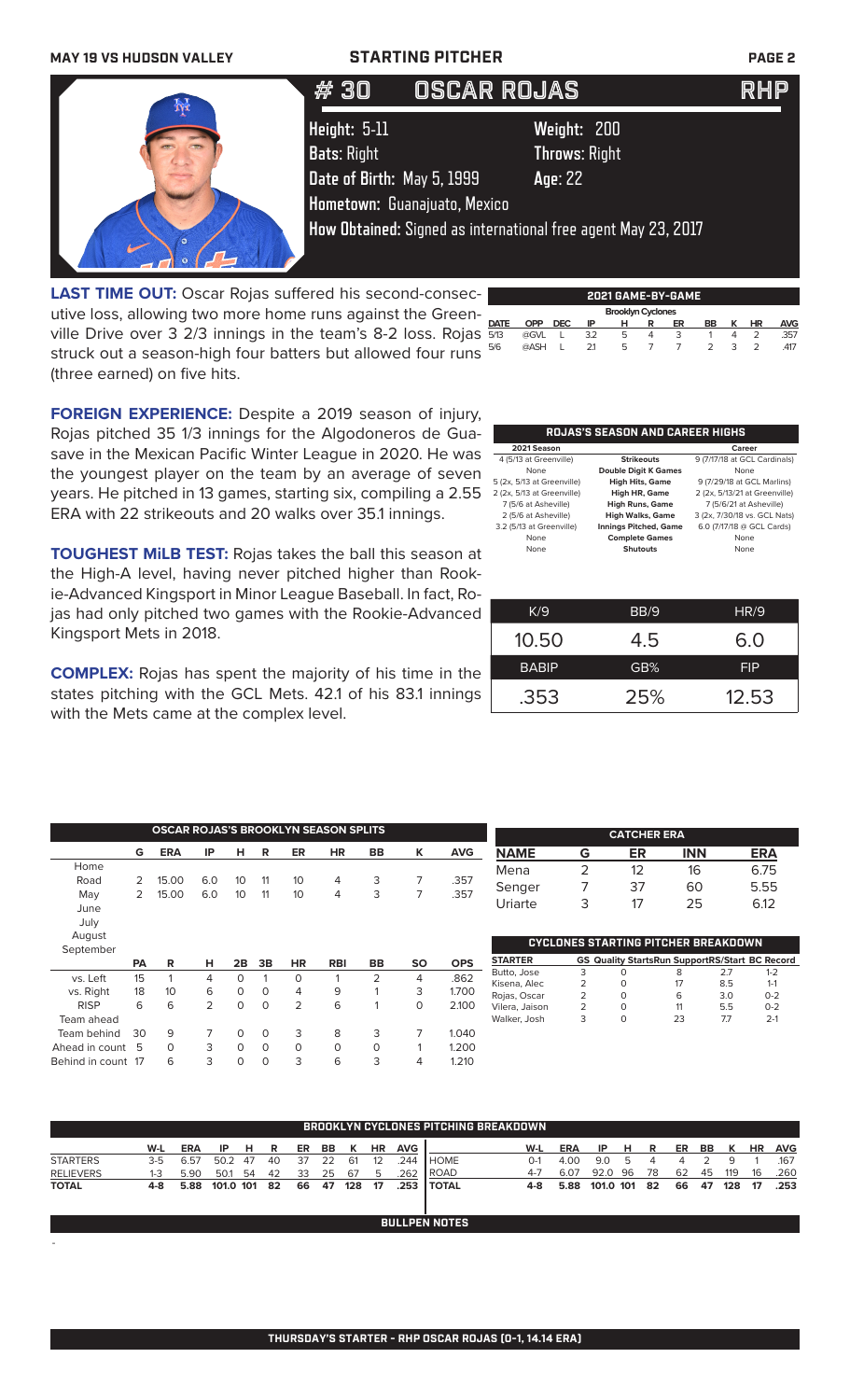| <b>MAY 19 VS HUDSON VALLEY</b>                                           |                                                                                                                                                                    | <b>BATTING PAGES</b>                                                                                                                                                                                                                                                                                                                                                                                                                                                                          | <b>PAGE 3</b>                                                                                                                                                                     |
|--------------------------------------------------------------------------|--------------------------------------------------------------------------------------------------------------------------------------------------------------------|-----------------------------------------------------------------------------------------------------------------------------------------------------------------------------------------------------------------------------------------------------------------------------------------------------------------------------------------------------------------------------------------------------------------------------------------------------------------------------------------------|-----------------------------------------------------------------------------------------------------------------------------------------------------------------------------------|
| # 22 BRETT BATY - INF                                                    |                                                                                                                                                                    |                                                                                                                                                                                                                                                                                                                                                                                                                                                                                               | .371, 0 HR, 10 RBI, .444 WOBA, WRC+ 180                                                                                                                                           |
| Last Game: 2-4. R<br><b>RISP: 7-11</b><br><b>Streak:</b> 2 G (3-8)       | <b>Home: 2-4</b><br><b>Road: 11-32</b><br>vs. HV: 2-4                                                                                                              | Last HR:<br>Multi-Hit Games: 5 (5/18 vs. Hudson Valley)<br>Multi-RBI Games: 4 (5/16 at Greenville)                                                                                                                                                                                                                                                                                                                                                                                            | Season High, Hits: 2 (4x, 5/11 at Greenville)<br>Season High, Runs: 1 (2x, 5/18 vs. HV)<br>Season High, RBI: 3 (5/4 at Asheville)<br>Season High, SB: 1 (5/12 at Greenville)      |
|                                                                          | • Joined the Alternate Training Site in Brooklyn in 2020                                                                                                           | • Enters his third year in the Mets organizationRated as the No. 4 prospect in the Mets system and the No. 94 prospect in baseball according to MLB Pipeline<br>• Earned a non-roster invitation to Spring Training in 2021, collecting a double and a single in 10 games and 10 at-bats                                                                                                                                                                                                      |                                                                                                                                                                                   |
|                                                                          |                                                                                                                                                                    | • Spent the majority of his first pro season with Kingsport (R) before a promotion to Brooklyn to finish the 2019 season, winning the league title with the Cyclones                                                                                                                                                                                                                                                                                                                          |                                                                                                                                                                                   |
| #8<br><b>ANTOINE DUPLANTIS - OF</b>                                      | • Committed to the University of Texas before signing with the Mets                                                                                                |                                                                                                                                                                                                                                                                                                                                                                                                                                                                                               | .283, 1 HR, 4 RBI, .357 wOBA, wRC+ 126                                                                                                                                            |
| Last Game: 0-4<br><b>RISP: 3-8</b><br>Streak:                            | Home: $0-4$<br><b>Road: 13-42</b><br>vs. HV: 0-4                                                                                                                   | <b>Last HR: 5/6 at Asheville</b><br>Multi-Hit Games: 4 (5/16 at Greenville)<br>Multi-RBI Games: 1 (5/12 at Greenville)                                                                                                                                                                                                                                                                                                                                                                        | Season High, Hits: 4 (5/16 at Greenville)<br>Season High, Runs: 4 (5/16 at Greenville)<br>Season High, RBI: 2 (5/12 at Greenville)<br>Season High, SB: 1 (2x, 5/16 at Greenville) |
| a season at LSU hitting lower than .316                                  | • Recorded eight outfield assists in 47 games to lead Brooklyn                                                                                                     | • Enters his third year in the Mets organizationSpent his draft year with Brooklyn and scored the game-winning run against Lowell in the 2019 NYPL Championship<br>• Finished his LSU career with 359 hits, most in school history and second-most in SEC history behind Cyclones outfielder Jake Mangum (383 hits)Never finished<br>• Drafted in the 19th round by Cleveland in 2018 but did not signBrother, Armond, holds the world record in the pole vault with a height of 6.18 meters. |                                                                                                                                                                                   |
| JOE GENORD - INF<br>#20                                                  |                                                                                                                                                                    |                                                                                                                                                                                                                                                                                                                                                                                                                                                                                               | .308, 4 HR, 8 RBI, .423 w0BA, wRC+ 167                                                                                                                                            |
| Last Game: 1-3, HR, 2 RBI, R<br>$RISP: 0-9$<br><b>Streak: 4 G (4-13)</b> | <b>Home: 1-3</b><br><b>Road: 11-36</b><br>vs. HV: 1-3                                                                                                              | Last HR: 5/14 at Greenville<br>Multi-Hit Games: 2 (5/8 at Asheville)<br>Multi-RBI Games: 2 (5/18 vs. Hudson Valley)                                                                                                                                                                                                                                                                                                                                                                           | Season High, Hits: 3 (5/8 at Asheville)<br>Season High, Runs: 3 (5/8 at Asheville)<br>Season High, RBI: 3 (5/8 at Asheville)<br>Season High, SB:                                  |
|                                                                          | • Two-time All-AAC honoree who led USF in home runs in each of his three seasons<br>• Also drafted by the Los Angeles Dodgers in the 19th round of the 2015 draft. | • Enters his third year in the Mets organizationNamed to the NYPL All-Star team and won a league title with Brooklyn in 2019<br>• Led the Cyclones with nine home runs and 44 RBIsEarned Player of the Week honors with the Cyclones during the week of July 7.                                                                                                                                                                                                                               |                                                                                                                                                                                   |
| #35 ADRIAN HERNANDEZ - OF                                                |                                                                                                                                                                    |                                                                                                                                                                                                                                                                                                                                                                                                                                                                                               | .125, 0 HR, 0 RBI, .151 wOBA, wRC+ -3                                                                                                                                             |
| Last Game: 0-3<br><b>RISP: 1-6</b><br>Streak:                            | Home: $0-3$<br><b>Road: 2-13</b><br>vs. HV: 0-3                                                                                                                    | Last HR:<br><b>Multi-Hit Games:</b><br><b>Multi-RBI Games:</b>                                                                                                                                                                                                                                                                                                                                                                                                                                | Season High, Hits: 1 (2x, 5/12 at Greenville)<br><b>Season High, Runs:</b><br>Season High, RBI:<br>Season High, SB:                                                               |
| • Signed for \$1.5 million by the Mets in 2017                           |                                                                                                                                                                    | • Enters his fifth year in the Mets organizationreceived 5/8 from extended spring training after the injury to OF Scott Ota.<br>• Ranked the No. 30 Prospect in the NYM system by MLB PipelineLimited to four games with the GCL Mets in 2019 due to hamstring injuries.<br>• Hit .261 with five homers and 34 RBIs in 63 games in the Dominican Summer League in 2018.                                                                                                                       |                                                                                                                                                                                   |
| #15<br>JAKE MANGUM - OF<br>Last Game: 0-4                                | <b>Home: 0-4</b>                                                                                                                                                   | Last HR: 5/15 at Greenville                                                                                                                                                                                                                                                                                                                                                                                                                                                                   | .185, 2 HR, 4 RBI, .289 wOBA, wRC+ 83<br>Season High, Hits: 2 (5/15 at Greenville)                                                                                                |
| <b>RISP: 1-5</b><br>Streak:                                              | <b>Road: 5-23</b><br>vs. HV: 0-4                                                                                                                                   | Multi-Hit Games: 1 (5/15 at Greenville)<br>Multi-RBI Games: 2 (5/15 at Greenville)                                                                                                                                                                                                                                                                                                                                                                                                            | Season High, Runs: 3 (5/15 at Greenville)<br>Season High, RBI: 2 (2x, 5/15 at Greenville)<br>Season High, SB:                                                                     |
|                                                                          | • Previously drafted by the Mets (32nd, 2018) and the Yankees (30th, 2017)<br>• Father, John, played nine seasons as a defensive back with the Chicago Bears       | • Enters his third year in the Mets organizationLed the Brooklyn Cyclones with 17 stolen bases and 10 HBP in 2019, winning a league title<br>• SEC and Mississippi State hits king, finishing his career with 383 hits and the 4th-most in NCAA historyWon SEC Freshman of the Year award in 2016                                                                                                                                                                                             |                                                                                                                                                                                   |
| <b>RONNY MAURICIO - INF</b><br>#2                                        |                                                                                                                                                                    |                                                                                                                                                                                                                                                                                                                                                                                                                                                                                               | .333, 4 HR, 12 RBI, .461 wOBA, wRC+ 190                                                                                                                                           |
| Last Game: 1-4<br><b>RISP: 3-9</b><br><b>Streak: 10 G (15-45)</b>        | <b>Home: 1-4</b><br><b>Road: 14-41</b><br>vs. HV: 1-4                                                                                                              | Last HR: 5/16 at Greenville<br>Multi-Hit Games: 3 (5/16 at Greenville)<br>Multi-RBI Games: 3 (5/16 at Greenville)                                                                                                                                                                                                                                                                                                                                                                             | Season High, Hits: 3 (2x, 5/16 at Greenville)<br>Season High, Runs: 2 (3x, 5/16 at Greenville)<br>Seaon High, RBI: 4 (2x, 5/16 at Greeville)<br>Season High, SB:                  |
| Dominican Winter League                                                  |                                                                                                                                                                    | • Enters his fifth year in the Mets organizationRated as the No. 2 prospect in the Mets system and the No. 58 prospect in baseball according to MLB Pipeline<br>• Non-roster invitee to Spring Training for the third consecutive seasonSpent 2020 at the Mets Alternate Site and had one at-bat with the Tigres del Licey in the                                                                                                                                                             |                                                                                                                                                                                   |
|                                                                          | • Named a South Atlantic League mid-season All-Star with Columbia (A) in 2019                                                                                      | • Won the 2018 GCL Mets Sterling Award, given to the team's most valuable playerSigned with the Mets as a 16-year-old.                                                                                                                                                                                                                                                                                                                                                                        |                                                                                                                                                                                   |
| <b>JOSE MENA - C</b><br>#16                                              |                                                                                                                                                                    |                                                                                                                                                                                                                                                                                                                                                                                                                                                                                               | .182, 0 HR, 1 RBI, .282 w0BA, wRC+ 79                                                                                                                                             |
| Last Game: DNP<br><b>RISP: 0-1</b><br>Streak:                            | Home:<br><b>Road: 2-11</b><br>vs. GVL: 1-7                                                                                                                         | Last HR:<br><b>Multi-Hit Games:</b><br><b>Multi-RBI Games:</b>                                                                                                                                                                                                                                                                                                                                                                                                                                | Season High, Hits: 1 (2x, 5/14 at Greenville)<br>Season High, Runs: 1 (2x, 5/16 at Greenville)<br>Season High, RBI: 1(5/7 at Asheville)<br>Season High, SB:                       |
| • Enters his sixth year in the Mets organization<br>RBIs, and runs       |                                                                                                                                                                    | • Won a 2019 NYPL Championship with Brooklyn, posting his best offensive season as a professional, posting career highs in batting average, hits, home runs,                                                                                                                                                                                                                                                                                                                                  |                                                                                                                                                                                   |
|                                                                          |                                                                                                                                                                    | • Has caught 81% of would-be base stealers (51 of 81) in his previous four seasons in the system.                                                                                                                                                                                                                                                                                                                                                                                             |                                                                                                                                                                                   |
| <b>GERSON MOLINA - OF</b><br># 12                                        |                                                                                                                                                                    |                                                                                                                                                                                                                                                                                                                                                                                                                                                                                               | .040, 0 HR, 0 RBI, .110 WOBA, WRC+ -28                                                                                                                                            |
| Last Game: DNP<br><b>RISP: 0-10</b><br>Streak:                           | Home:<br><b>Road: 1-25</b><br>vs. GVL: 1-15                                                                                                                        | Last HR:<br><b>Multi-Hit Games:</b><br><b>Multi-RBI Games:</b>                                                                                                                                                                                                                                                                                                                                                                                                                                | Season High, Hits: 1 (5/13 at Greenville)<br><b>Season High, Runs:</b><br>Season High, RBI:<br><b>Season High, SB:</b>                                                            |
| • Received a signing bonus of \$175,000                                  | • Enters his fourth season in the Mets organization, having played just one season                                                                                 | • Played 93 games with the Columbia Fireflies (A) in 2019Struck out 106 times in 326 plate appearances (33% strikeout rate)<br>• Played four seasons in the Cuban National Series with Ciego de Avila, hitting .231 over 93 career games and just 26 plate appearances.                                                                                                                                                                                                                       |                                                                                                                                                                                   |
|                                                                          |                                                                                                                                                                    |                                                                                                                                                                                                                                                                                                                                                                                                                                                                                               |                                                                                                                                                                                   |
| <b>LUKE RITTER - INF</b><br># 19                                         |                                                                                                                                                                    |                                                                                                                                                                                                                                                                                                                                                                                                                                                                                               | .286, 3 HR, 9 RBI, .372 wOBA, wRC+ 135                                                                                                                                            |
| Last Game: 1-4<br><b>RISP: 3-11</b><br><b>Streak: 7 G (10-29)</b>        | <b>Home: 1-4</b><br><b>Road: 11-38</b><br><b>vs. HV: 1-4</b>                                                                                                       | Last HR: 5/16 at Greenville<br>Multi-Hit Games: 2 (5/11 at Greenville)<br>Multi-RBI Games: 3 (5/16 at Greenville)                                                                                                                                                                                                                                                                                                                                                                             | Season High, Hits: 3 (5/11 at Greenville)<br>Season High, Runs: 2 (5/8 at Asheville)<br>Season High, RBI: 3 (5/16 at Greenville)<br>Season High, SB: 1 (5/12 at Greenville)       |
|                                                                          | • Led Brooklyn in 2019 in games played (68), runs (39), doubles (15), and walks (33)                                                                               | • Enters his third year in the Mets organizationWon a New York-Penn League title with Brooklyn in 2019                                                                                                                                                                                                                                                                                                                                                                                        |                                                                                                                                                                                   |

• Two-time First Team All-AAC honoree • Also drafted by the Minnesota Twins in the 37th round of the 2018 MLB Draft

• Played linebacker at Rockhurst High School and set the school record with 184 tackles.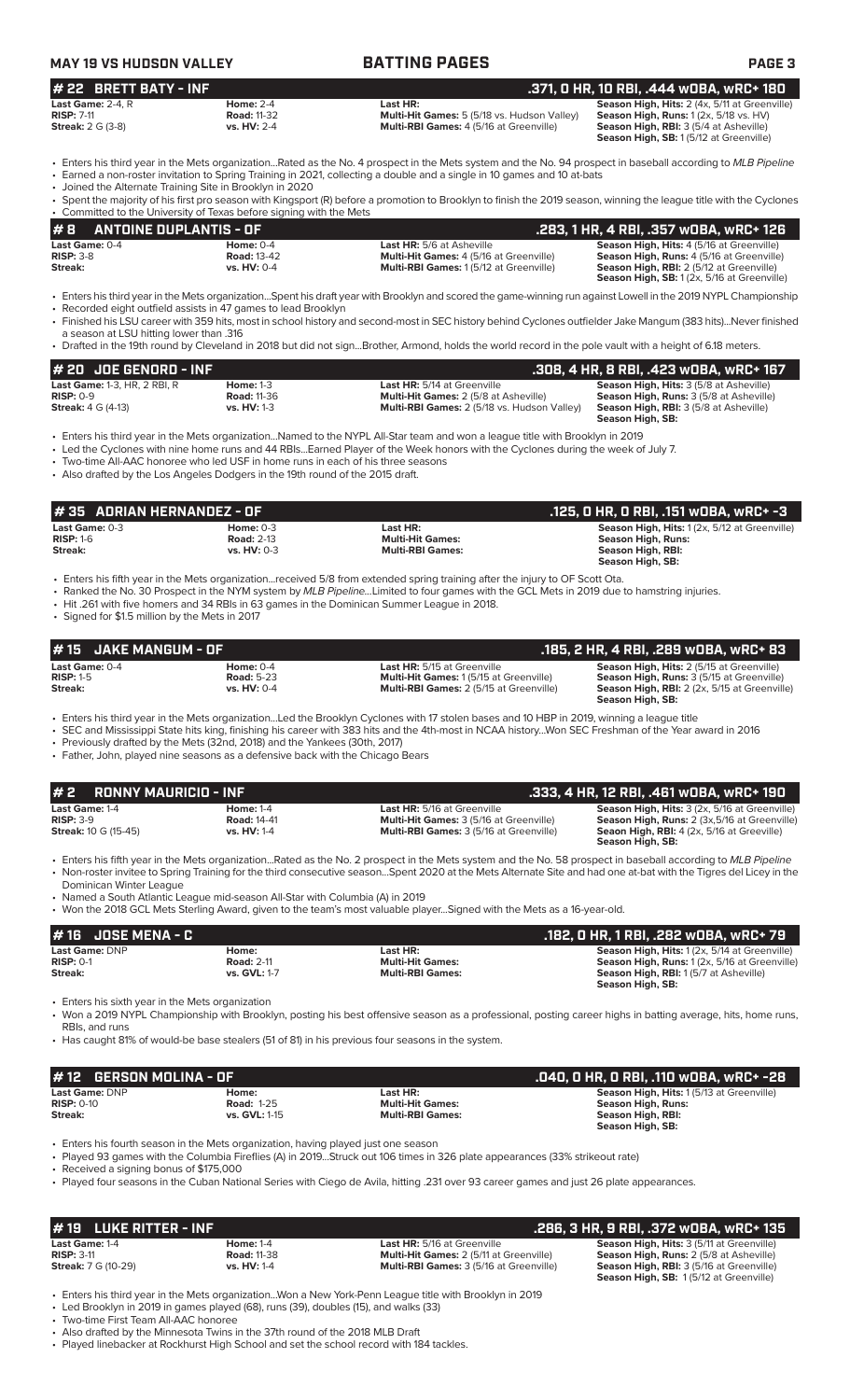## **MAY 19 VS HUDSON VALLEY BATTING PAGES PAGE 4**

### **# 24 HAYDEN SENGER - C**<br>
Last HR: 1(5/4 at Asheville) **.250, 1 HR, 1 RBI, .360 wOBA, wRC+ 128**<br>
RISP: 2-9 **2.3, 28, R** RISP: 2-9 **Road: 7-29** Multi-Hit Games: 2 (5/6 at Asheville) **Season High, Runs: 3 (5/8 at Asheville**) **Last Game:** 1-3, 2B, R **Home:** 1-3 **Last HR:** 1 (5/4 at Asheville) **Season High, Hits:** 2 (2x, 5/6 as Asheville) **RISP:** 2-9 **Road:** 7-29 **Multi-Hit Games:** 2 (5/6 at Asheville) **Season High, Runs:** 3 (5/8 at Asheville)

**Streak:** 1 G (1-3) **vs. HV:** 1-3 **vs. HV:** 1-3 **Multi-RBI Games: Season High, RBI:** 1 (5/4 at Asheville) **Season High, SB:** 

• Enters his fourth year in the Mets system...Non-roster invitee to 2021 Spring Training

• Spent 2019 with Columbia, catching 33 of 87 (38%) of runners attempting to steal a base in his first full pro season and getting hit by pitch 19 times in 90 games. • Made pro debut with Kingsport (R) in 2018, playing 10 games before finishing the season with 22 games for the Brooklyn Cyclones

• First-Team All-MAC at Miami in 2018

• All-time hits leader at Lakota East High School, also playing football as a middle linebacker.

| $#4$ LT STRUBLE - OF |         |                         | .000, 0 HR, 0 RBI, .000 w0BA, wRC+ 0 |
|----------------------|---------|-------------------------|--------------------------------------|
| <b>Last Game:</b>    | Home:   | Last HR:                | Season High, Hits:                   |
| <b>RISP:</b>         | Road:   | <b>Multi-Hit Games:</b> | Season High, Runs:                   |
| Streak:              | vs. HV: | <b>Multi-RBI Games:</b> | Season High, RBI:                    |
|                      |         |                         | Season High, SB:                     |

• Enters his third year in the Mets organization...received from Low-A St Lucie on 5/18

• Went 6-21 (.286) with three RBIs and four walks in seven games with the St. Lucie Mets

• Played in the GCL in 2019, hitting .231 over 18 games during his draft year

• Selected by the Mets in the 29th round in 2019 out of Felician College...Hails from Hammonton, NJ

| $# 4$ BLAKE TIBERI - INF/OF |                   |                                             | .147, 0 HR, 1 RBI, .218 w0BA, wRC+ 39          |
|-----------------------------|-------------------|---------------------------------------------|------------------------------------------------|
| <b>Last Game: 0-3</b>       | Home:             | Last HR:                                    | <b>Season High, Hits: 2 (5/8 at Asheville)</b> |
| <b>RISP: 1-11</b>           | <b>Road: 5-31</b> | <b>Multi-Hit Games: 1(5/8 at Asheville)</b> | Season High, Runs: 1 (2x, 5/12 at Greenville)  |
| Streak:                     | vs. HV: 2-12      | <b>Multi-RBI Games:</b>                     | <b>Season High, RBI:</b> 1(5/8 at Asheville)   |
|                             |                   |                                             | Season High, SB:                               |

• Enters his sixth year in the Mets organization...Returns to Brooklyn for the first time since his pro debut year in 2016 • Spent parts of two seasons with Columbia and St. Lucie...Underwent Tommy John surgery on his elbow on May 3, 2017, missing the remainder of the season

after just five games

• Has played second base, third base, left field and right field across more than 295 games • 2016 Third Team All-ACC in final year in college.

| 1# 17   JUAN URIARTE - C |                     |                         | .167. O HR. O RBI. .213 wOBA. wRC+ 36                |
|--------------------------|---------------------|-------------------------|------------------------------------------------------|
| <b>Last Game: DNP</b>    | Home:               | Last HR:                | <b>Season High, Hits: 1 (2x, 5/16 at Greenville)</b> |
| $RISP: 0-3$              | <b>Road: 2-12</b>   | <b>Multi-Hit Games:</b> | <b>Season High, Runs: 1(5/12 at Greenville)</b>      |
| <b>Streak:</b> 2 G (2-8) | <b>vs. GVL: 2-8</b> | <b>Multi-RBI Games:</b> | Season High, RBI:                                    |
|                          |                     |                         | Season High, SB:                                     |

• Enters his eighth year in the Mets organization...Spent 2019 with Columbia (A) and the GCL Mets (R)

• Injured in his first at-bat with Brooklyn in 2018 on Opening Day at Staten Island, missing the entire season

• Finished 10th in batting average in the Appalachian League with Kingsport in 2017, hitting .305

• Caught 16 of 44 (36%) would-be base stealers in 2019.

| #10 ANTHONY WALTERS - INF |              |                         | .000, 0 HR, 0 RBI, .184 w0BA, wRC+ 18 |
|---------------------------|--------------|-------------------------|---------------------------------------|
| Last Game: DNP            | Home:        | Last HR:                | Season High, Hits:                    |
| $RISP: 0-5$               | Road: $0-9$  | <b>Multi-Hit Games:</b> | Season High, Runs:                    |
| Streak:                   | vs. GVL: 0-9 | <b>Multi-RBI Games:</b> | Season High, RBI:                     |
|                           |              |                         | Season High, SB:                      |

• Enters his second year and first season in the Mets organization...Selected as one of six by the Mets in the 2020 MLB Draft

• Drafted with teammate Casey Schmitt (SFG) in the top 100 picks of the MLB Draft, setting a mark for the first time two Aztecs have been drafted top 100 since Taber Lee and current Cyclones pitching coach Royce Ring in 2002

• Hit .271 in just 16 games for the Aztecs in 2020...Transferred to SDSU from Mt. San Antonio College after the 2018 season

• Attended Cal and played one season with the Golden Bears in 2017

|                                           | <b>Home Run Chart</b>          |                 |                  |              |                 |      |           |                   |           |                     |                 |  |  |
|-------------------------------------------|--------------------------------|-----------------|------------------|--------------|-----------------|------|-----------|-------------------|-----------|---------------------|-----------------|--|--|
| Date                                      | Player                         | <b>Opponent</b> | <b>Exit Velo</b> | Launch Angle | Distance        | Date | Player    | <b>Opponent</b>   | Exit Velo | <b>Launch Angle</b> | <b>Distance</b> |  |  |
| $\sqrt{5/4}$                              | Hayden Senger                  | at Asheville    | $104.7$ mph      | 21.3         | 389 ft.         | 5/18 | J. Genord | vs. Hudson Valley |           |                     |                 |  |  |
| 5/5                                       | Luke Ritter                    | at Asheville    | $107.9$ mph      | 8            | 326 ft.         |      |           |                   |           |                     |                 |  |  |
|                                           | Antoine Duplantis at Asheville |                 | $93.7$ mph       | 30.83        | 347 ft.         |      |           |                   |           |                     |                 |  |  |
| $\begin{array}{r} 5/6 \\ 5/7 \end{array}$ | Ronny Mauricio                 | at Asheville    | DID              | NOT          | <b>REGISTER</b> |      |           |                   |           |                     |                 |  |  |
| 5/8                                       | Luke Ritter                    | at Asheville    | $98.3$ mph       | 27.6         | 383 ft.         |      |           |                   |           |                     |                 |  |  |
|                                           | Ronny Mauricio                 | at Asheville    | 99.2 mph         | 29.6         | 411 ft.         |      |           |                   |           |                     |                 |  |  |
|                                           | Cody Bohanek                   | at Asheville    | $102.5$ mph      | 24.9         | 405 ft.         |      |           |                   |           |                     |                 |  |  |
|                                           | Joe Genord                     | at Asheville    | $101.6$ mph      | 38.2         | 384 ft.         |      |           |                   |           |                     |                 |  |  |
| 5/11                                      | Joe Genord                     | at Greenville   | $106.1$ mph      | 19.9         | 412 ft.         |      |           |                   |           |                     |                 |  |  |
|                                           | Ronny Mauricio                 | at Greenville   | $103.9$ mph      | 26.3         | 398 ft.         |      |           |                   |           |                     |                 |  |  |
| 5/13                                      | Jake Mangum                    | at Greenville   |                  |              |                 |      |           |                   |           |                     |                 |  |  |
| 5/14                                      | Joe Genord                     | at Greenville   |                  |              |                 |      |           |                   |           |                     |                 |  |  |
| 5/15                                      | Jake Mangum                    | at Greenville   |                  |              |                 |      |           |                   |           |                     |                 |  |  |
| 5/16                                      | Luke Ritter                    | at Greenville   |                  |              |                 |      |           |                   |           |                     |                 |  |  |
|                                           | Ronny Mauricio                 | at Greenville   |                  |              |                 |      |           |                   |           |                     |                 |  |  |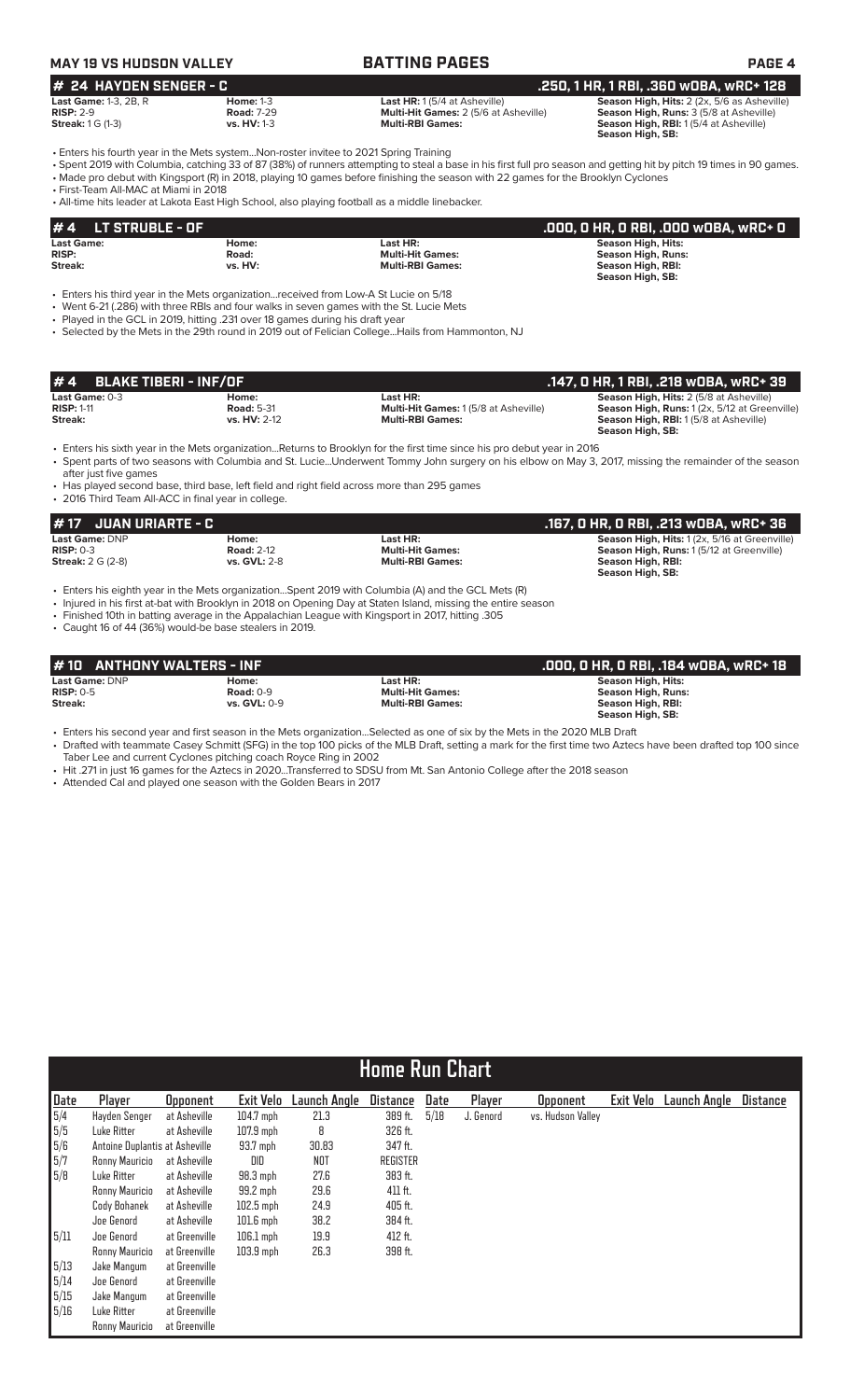## **MAY 19 VS HUDSON VALLEY BULLPEN PAGE PAGE 5**

### • Enters his third year in the Mets organization...Struck out the final batter in Game 3 of the 2019 NYPL Championship Series to win Brooklyn's first outright minor league baseball title in team history • Spent the entire 2019 season with the Cyclones, collecting three saves • Went to New Mexico State for two seasons after pitching a pair of campaigns for Central Arizona. **# 18 ANDREW EDWARDS - LHP 13.50 K/9, 2.70 ERA, 0 SV Last App:**  $5/18$  vs. HV **Last Loss:** 5/18 vs. HV **SV/OP (Last): Leadoff:** 1-5 **Inherited Runners/Stranded:** 3/3 **Inherited Runners/Stranded:** 3/3 **# 27 DAN GOGGIN - RHP 15.00 K/9, 0.00 ERA, 0 SV**

| <b>Last App:</b> 5/15 at GVL Last Loss: |                                    | SV/OP (Last): | Holds: |
|-----------------------------------------|------------------------------------|---------------|--------|
| <b>Leadoff:</b> 1-3                     | <b>Inherited Runners/Stranded:</b> |               |        |
|                                         |                                    |               |        |

• Received from St. Lucie roster on 5/8...Had made one relief appearance.

• Enters his third year in the Mets organization...Won 2019 New York-Penn League with Brooklyn. • Spent the entire 2019 season with the Cyclones, collecting two saves

• Drafted in the 17th round of 2019 draft out of James Madison University

### **# 13 JOSH HEJKA - RHP 5.79 K/9, 11.57 ERA, 0 SV Last App:** 5/13 at GVL **Last Loss: SV/OP (Last): SV/OP (Last):** Holds:<br> **Leadoff:** 1-2 **Inherited Runners/Stranded:** 2/0 **Leadoff:** 1-2 **Inherited Runners/Stranded:** 2/0

• Enters his third year in the Mets organization...Won a 2019 NYPL title with Brooklyn, splitting time with the Cyclones and Kingsport Mets

• Signed as a minor league free agent in mid-summer after pitching in six games with the Westside Wolly Mammoths in the United Shore Baseball League

• Pitched all four years at Johns Hopkins, switching to submarine later in his career.

| #11<br>NICK MACDONALD - RHP      |                                        | 11.74 K/9, 7.04 ERA, 0 SV |        |  |  |
|----------------------------------|----------------------------------------|---------------------------|--------|--|--|
| <b>Last App:</b> $5/18$ vs. $HV$ | Last Loss:                             | SV/OP (Last):             | Holds: |  |  |
| <b>Leadoff:</b> 1-6. $BB$        | <b>Inherited Runners/Stranded: 3/1</b> |                           |        |  |  |

• Enters his third year in the Mets organization

• Pitched across three levels in the system in 2019, including being a member of the 2019 New York-Penn League championship team in Brooklyn

• Drafted after his junior season at Florida International

| l#5<br>BRIAN METOYER - RHP   |                                        |               | 9.53 K/9, 7.94 ERA, 0 SV |
|------------------------------|----------------------------------------|---------------|--------------------------|
| <b>Last App:</b> 5/15 at GVL | <b>Last Loss:</b> 5/15 at GVL          | SV/OP (Last): | Holds:                   |
| <b>Leadoff:</b> $3-3$ . $BB$ | <b>Inherited Runners/Stranded: 2/1</b> |               |                          |

• Enters his fourth year in the Mets org...Won a New York Penn League title with Brooklyn in 2019 • Struck out 40 batters over 28.2 innings with Brooklyn...Spent his first professional season with GCL Mets and Kingsport Mets

• Joins Ronnie Robbins (30th, 1981 - Toronto) as the only two LSU-Alexandria Generals to be drafted by a MLB team in school history

• Native of Natchitoches (NACK-ah-tish), the oldest city in Louisiana (est. 1714).

|                              | # 43       BRYCE MONTES DE OCA  - RHP |               | 9.62 K/9. 0.00 ERA. 0 SV |
|------------------------------|---------------------------------------|---------------|--------------------------|
| <b>Last App:</b> 5/15 at GVL | Last Loss:                            | SV/OP (Last): | Holds: 1                 |
| Leadoff: $0-2.$ BB           | <b>Inherited Runners/Stranded:</b>    |               |                          |

• Enters his fourth year in the Mets org...Has not pitched as a professional due to injuries

• Underwent Tommy John surgery as a high school junior and missed 2016 after having ulnar nerve transposition

• Previously drafted by Washington in the 15th round of the 2017 MLB Draft and by the Chicago White Sox in the 14th round of the 2015 MLB Draft.

| #7                                           | ERIC ORZE - RHP |                                        |               | 12.60 K/9, 7.20 ERA, 0 SV |
|----------------------------------------------|-----------------|----------------------------------------|---------------|---------------------------|
| Last App: 5/16 at GVL Last Loss: 5/16 at GVL |                 |                                        | SV/OP (Last): | Holds:                    |
| Leadoff: $3-5$                               |                 | <b>Inherited Runners/Stranded: 5/2</b> |               |                           |
|                                              |                 |                                        |               |                           |

• Enters his second year and first full season in the Mets organization

• One of six draft picks by the Mets in the 2020 MLB Draft...final selection for the club

• Two-time cancer survivor, beating testicular cancer and stage-zero melanoma<br>• Struck out 29 batters over 19.2 innings with Univ, New Orleans in '20 as Saturday starter • Struck out 29 batters over 192 in

|                                | . Suddy out 25 batters over 19.2 minings with Only, New Oneans in 20 as Sataraay Starter. |                            |  |
|--------------------------------|-------------------------------------------------------------------------------------------|----------------------------|--|
| # 26       MICHEL OTANEZ - RHP |                                                                                           | 21.00 K/9, 27.00 ERA, 0 SV |  |

| <i>T</i> SY – MIGHES STARES IVIII |                                        | ERS IV, O, E7.00 ERA, O OV           |        |
|-----------------------------------|----------------------------------------|--------------------------------------|--------|
| Last App: 5/16 at GVL Last Loss:  |                                        | <b>SV/OP (Last):</b> 0/1 (BS at GVL) | Holds: |
| <b>Leadoff:</b> 1-3               | <b>Inherited Runners/Stranded: 3/0</b> |                                      |        |

• Enters his sixth year in the Mets org...No. 26 prospect in the system according to *MLB Pipeline*

• Returns to Brooklyn for the second assignment in a row

• Pitched with the Cyclones and won an NYPL title in 2019 and also spent time with Kingsport • Missed 2017 due to injury...Struck out 21 batters in 21.1 innings with the DSL Mets1 in 2016.

### **# 48 MITCH RAGAN - RHP 11.42 K/9, 1.04 ERA, 1 SV Last App:** 5/16 at GVL **Last Loss: SV/OP (Last):** 1/1 (5/12 at GVL) **Holds:** 1 **Leadoff:** 3-5, BB, HBP **Inherited Runners/Stranded:**

• Enters his third year in the Mets organization...Won a title with Brooklyn in 2019, earning the win in the championship-clinching game against Lowell

• Named a New York-Penn League All-Star with the Cyclones

• Named the 2019 Big East Pitcher of the Year with Creighton, sweeping the tournament en route to a title

• Pitched at Creighton for two seasons...spent 2017 with Iowa West and 2016 with Wayne State.

| # 29 ALLAN WINANS - RHP                                                                                                                                                        |                                                             |               | . 20.25 K/9. 0.00 ERA. 0 SV ' |  |  |
|--------------------------------------------------------------------------------------------------------------------------------------------------------------------------------|-------------------------------------------------------------|---------------|-------------------------------|--|--|
| <b>Last App:</b> 5/15 at GVL<br>Leadoff: 0-1                                                                                                                                   | <b>Last Loss:</b><br><b>Inherited Runners/Stranded: 2/2</b> | SV/OP (Last): | Holds:                        |  |  |
| • Enters his fourth year in the Mets organizationCalled up on 5/11 from extended spring<br>• Made 30 appearances, saving 11 of 13 games for the Columbia Fireflies (A) in 2019 |                                                             |               |                               |  |  |

• Mets 17th round draft selection in 2018 from Campbell University in Buies Creek, NC.

|                |                                         | <b>Number of Pitches Thrown</b> |  |  |  |  |  |
|----------------|-----------------------------------------|---------------------------------|--|--|--|--|--|
| <b>Pitcher</b> | Days Rest 5/18 5/19 5/20 5/21 5/22 5/23 |                                 |  |  |  |  |  |
| Edwards        | ი                                       | 20                              |  |  |  |  |  |
| Hejka          | 5                                       | --                              |  |  |  |  |  |
| MacDonald      | 0                                       | 38                              |  |  |  |  |  |
| Metoyer        | 3                                       | --                              |  |  |  |  |  |
| Montes de Oca  | 3                                       | --                              |  |  |  |  |  |
| Orze           | $\overline{2}$                          |                                 |  |  |  |  |  |
| Otanez         | $\overline{2}$                          |                                 |  |  |  |  |  |
| Ragan          | $\overline{2}$                          |                                 |  |  |  |  |  |
| Winans         | 3                                       |                                 |  |  |  |  |  |

| <b>LAST FIVE APPEARANCES</b> |         |            |                       |   |          |          |           |                |           |
|------------------------------|---------|------------|-----------------------|---|----------|----------|-----------|----------------|-----------|
|                              |         |            | <b>ANDREW EDWARDS</b> |   |          |          |           |                |           |
| <b>DATE</b>                  | OPP     | <b>DEC</b> | IP                    | н | R        | ER       | <b>BB</b> | κ              | <b>HR</b> |
| 5/5                          | @ASH    |            | 1.0                   | 2 | 1        | 1        | 1         | $\overline{2}$ | 0         |
| 5/7                          | @ASH    |            | 1.1                   | 0 | Ο        | O        | O         | $\overline{2}$ | 0         |
| 5/8                          | @ASH    |            | 1.0                   | O | $\Omega$ | O        | 1         | 1              | 0         |
| 5/14                         | @GVL    |            | 2.1                   | 1 | 0        | O        | 1         | 3              | 0         |
| 5/18                         | vs. HV  |            | 1.0                   | 2 | 1        | 1        | O         | $\overline{2}$ | 0         |
|                              |         |            | <b>DAN GOGGIN</b>     |   |          |          |           |                |           |
| <b>DATE</b>                  | OPP     | DEC        | IP                    | н | R        | ER       | <b>BB</b> | K              | <b>HR</b> |
| $5/5*$                       | $JUP^*$ |            | 2.0                   | O | $\Omega$ | $\Omega$ | O         | $\overline{2}$ | O         |
| 5/11                         | @GVL    |            | 2.0                   | O | O        | O        | O         | 4              | 0         |
| 5/15                         | @GVL    |            | 1.0                   | 2 | 0        | 0        | 1         |                | 0         |

*\*Pitched with St. Lucie (A)*

| <b>JOSH HEJKA</b> |      |      |            |    |               |                |               |   |    |
|-------------------|------|------|------------|----|---------------|----------------|---------------|---|----|
| DATE OPP          |      | DEC. | IP         | H  |               | R ER BB        |               | К | HR |
| 5/5               | @ASH |      | 21         |    | $1 \quad 1$   |                | $1 \quad 1$   | 3 |    |
| 5/8               | @ASH |      | 11         | 5. | 7 3           |                | $\mathcal{L}$ | Ω |    |
| 5/13              | @GVL |      | 1 $\Omega$ | 4  | $\mathcal{P}$ | $\overline{2}$ | $\Omega$      | Ω |    |

|      |        |      | <b>NICK MACDONALD</b> |   |     |               |    |   |    |
|------|--------|------|-----------------------|---|-----|---------------|----|---|----|
| DATE | OPP    | DEC. | IP                    | н | R   | FR            | BB |   | ΗR |
| 5/6  | @ASH   |      | 2 O                   |   | 5 3 | $\mathcal{L}$ | O  |   |    |
| 5/11 | @GVL   |      | 2 O                   | C | O   | O             | O  | 3 |    |
| 5/14 | @GVL   |      | 11                    | 3 | 3   | 3             | 1  |   |    |
| 5/18 | vs. HV |      | 21                    |   |     |               |    |   |    |
|      |        |      |                       |   |     |               |    |   |    |

|          |      |              | <b>BRIAN METOYER</b>  |   |              |                |   |           |
|----------|------|--------------|-----------------------|---|--------------|----------------|---|-----------|
| DATE OPP |      | DEC -        |                       |   | IP H R ER BB |                | K | <b>HR</b> |
| 5/6      | @ASH |              | 2.2 1 1 0             |   |              |                | 3 |           |
| 5/12     | @GVL | <b>W</b>     | $2.0 \quad 1 \quad 1$ |   | $\Omega$     | O              |   |           |
| 5/15     | @GVL | $\mathbf{L}$ | 1.0 3                 | 4 | 4            | $\overline{2}$ |   |           |

| OPP  | <b>DEC</b> | IP  | н | R | ER               | BB             | Κ                          | <b>HR</b> |
|------|------------|-----|---|---|------------------|----------------|----------------------------|-----------|
| @ASH |            | 1.0 | 0 | 0 | O                | 1              | 0                          | Ο         |
| @ASH |            | 1.0 | 0 | 0 | O                | O              | 1                          | O         |
| @GVL | н          | 1.0 | 0 | 0 | O                | $\overline{2}$ | 1                          | 0         |
| @GVL |            | 1.2 | 0 | 0 | O                | 1              | 3                          | O         |
|      |            |     |   |   |                  |                |                            |           |
|      |            |     |   |   |                  |                |                            |           |
| OPP  | <b>DEC</b> | IP  | н | R | ER               | BB             | κ                          | ΗR        |
| @ASH |            | 2.0 | 2 | 1 | 1                | O              | 3                          |           |
| @ASH |            | 1.0 | 1 | 1 | 1                | $\overline{2}$ | 1                          | O         |
| @GVL |            | 1.1 | 3 | 1 | 1                | O              | 3                          |           |
|      |            |     |   |   | <b>ERIC ORZE</b> |                | <b>BRYCE MONTES DE OCA</b> |           |

|      |      |     | <b>MICHEL OTANEZ</b> |               |   |    |           |   |    |
|------|------|-----|----------------------|---------------|---|----|-----------|---|----|
| DATE | OPP  | DEC | IP                   | н             | R | ER | <b>BB</b> |   | ΗR |
| 5/6  | @ASH |     | 1 $\Omega$           |               | O | Ω  | Ω         | 3 | O  |
| 5/8  | @ASH |     | 0.2                  | $\mathcal{L}$ | 3 | 3  |           |   |    |
| 5/13 | @GVL |     | 1 <sub>O</sub>       |               | 1 |    | Ω         | З | O  |
| 5/16 | @GVL | BS  | O 1                  | д             | ↳ | ↳  |           |   |    |

|      |      |     | <b>MITCH RAGAN</b>  |   |   |    |    |   |     |
|------|------|-----|---------------------|---|---|----|----|---|-----|
| DATE | OPP  | DEC | IP                  | н | R | ER | BВ | Κ | ΗR  |
| 5/4  | @ASH |     | 2.0                 | 3 | 1 |    | 1  | 4 | 1   |
| 5/7  | @ASH |     | 2.2                 | 1 | 3 | O  | 2  | 3 | O   |
| 5/12 | @GVL | SV  | 2.0                 | 1 | Ο | O  | O  | 3 | O   |
| 5/16 | @GVL | Н   | 2.0                 | 1 | 0 | O  | 1  |   | O   |
|      |      |     |                     |   |   |    |    |   |     |
|      |      |     | <b>ALLAN WINANS</b> |   |   |    |    |   |     |
| DATE | OPP  | DEC | IP                  | н | R | ER | ВB | К | HR. |
| 5/13 | @GVL |     | 1.0                 | Ω | O | O  | O  | 2 | ი   |

5/15 @GVL 0.1 0 0 0 0 1 0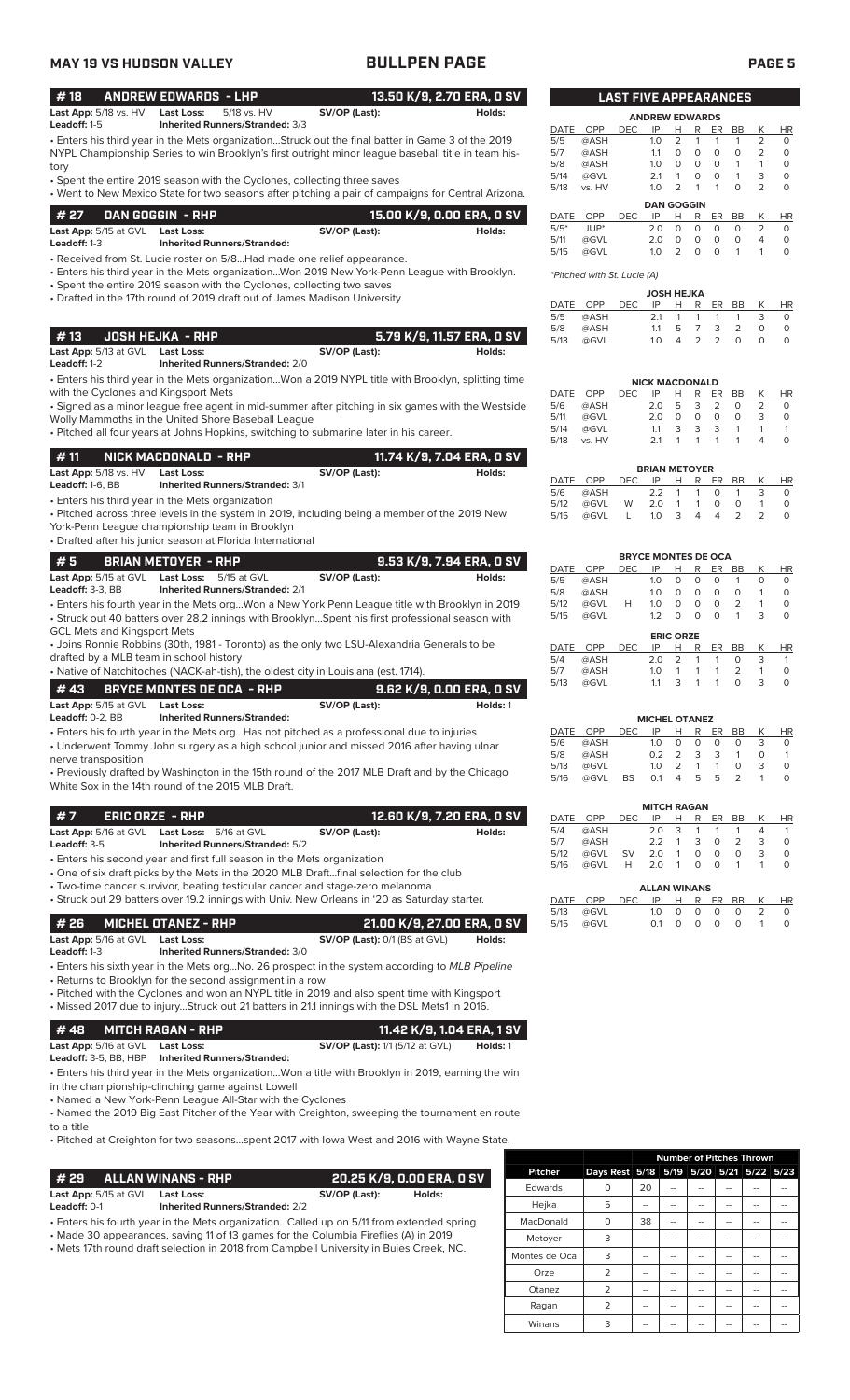**MAY 19 VS HUDSON VALLEY HIGH/LOW & CHARTS PAGE 6**

| INDIVIDUAL BATTING HIGHS                                                     |
|------------------------------------------------------------------------------|
|                                                                              |
|                                                                              |
|                                                                              |
|                                                                              |
|                                                                              |
|                                                                              |
| Most Home Runs, Game1 (16 players, last: Joe Genord, 5/18 vs. Hudson Valley) |
| Home Runs, Consecutive Games Three games (Ronny Mauricio, 5/7-5/11)          |
|                                                                              |
|                                                                              |
|                                                                              |
|                                                                              |
|                                                                              |
|                                                                              |
|                                                                              |
|                                                                              |
| Most Stolen Bases, Game 1 (4x, last: Antoine Duplantis, 5/16 at Greenville)  |
| <b>TEAM BATTING HIGHS</b>                                                    |
|                                                                              |
|                                                                              |
|                                                                              |
|                                                                              |
|                                                                              |
|                                                                              |
|                                                                              |
|                                                                              |
|                                                                              |
|                                                                              |
|                                                                              |
|                                                                              |
|                                                                              |
|                                                                              |
|                                                                              |
|                                                                              |
|                                                                              |
|                                                                              |
|                                                                              |
|                                                                              |
|                                                                              |

### **FIELDING**

Most Errors, Team, Game...............................................................................6 (5/7 at Asheville) Most Errors, Individual, Game............................. 2 (Baty, Mauricio, Tiberi, 5/7 at Asheville) Most Double Plays Turned, Nine-Inning Game.................................... 2 (5/16 at Greenville) Consecutive Errorless Games, Team...

**C- Senger (7), Uriarte (3), Mena (2) Windows 2 8Y PUSITION**<br> **C- Senger (7), Uriarte (3), Mena (2)** Wina **STARTERS BY POSITION**

- 
- **1B-** Genord (9), Winaker (2), Bohanek (1)
- **2B-** Ritter (9), Walters (2), Tiberi (1)
- **3B-** Baty (8), Tiberi (4)
- **SS-** Mauricio (8), Bohanek (2), Walters (2)
- **LF-** Duplantis (9), Tiberi (2), Winaker (1)
- **CF-** Mangum (6), Molina (3), Ota (2), Duplantis (1)
- **RF-** Winaker (4), Hernandez (4), Molina (3), Ota (1)

**STARTERS BY BATTING ORDER DH-** Baty (2), Tiberi (2), Mauricio (2), Bohanek (1), Mangum (1), Hernandez (1), Senger (1) Genord (1), Mena (1)

**1st -** Duplantis (10), Mangum (2)

**2nd -** Bohanek (4), Winaker (4), Mangum (3), Mauricio (1)

**3rd -** Mauricio (9), Baty (3)

**4th-** Baty (7), Ritter (5)

**5th-** Ritter (4), Senger (3), Genord (3), Ota (2)

**6th-** Senger (3), Genord (3), Winaker (2), Hernandez (2), Ota (1), Tiberi (1)

**7th-** Genord (4), Tiberi (4), Winaker (1), Mena (1), Uriarte (1), Senger (1)

**8th-** Tiberi (4), Hernandez (2), Walters (2), Mena (2), Senger (1), Uriarte (1)

**9th-** Molina (6), Mangum (2), Walters (2), Uriarte (1), Hernandez (1)

|         | <b>CATCHERS STEALING</b> |     |            |      | <b>MULTI-RUN INNINGS</b> |                  |
|---------|--------------------------|-----|------------|------|--------------------------|------------------|
| Name    | CS                       | АТТ | <b>PCT</b> | Runs | Times                    | Last             |
| Mena    |                          | O   | 0%         | 3    | 5                        | 9th, 5/16 at GVL |
| Senger  |                          | 6   | 17%        |      | 14                       | 7th, 5/18 vs. HV |
| Uriarte |                          | 6   | 33%        |      |                          |                  |
| Team    |                          | 12  | 25%        |      |                          |                  |

|                  |                                      |   | a | 4 | 5. | 7 G.     | - 7 - | -8 | -9 |   | 10+ TOTALS |
|------------------|--------------------------------------|---|---|---|----|----------|-------|----|----|---|------------|
| <b>OPPONENTS</b> | 12   3   7   17   8   6   5   22   2 |   |   |   |    |          |       |    |    | o | 82         |
| <b>BKLYN</b>     | 8                                    | 6 | 9 | 8 | 6  | $4 \mid$ | 6     | 11 | 6  | o | 64         |

|--|--|--|

| INDIVIDUAL PITCHING HIGHS                                                            |
|--------------------------------------------------------------------------------------|
|                                                                                      |
|                                                                                      |
| Most Home Runs Allowed, Game 2 (4x, last: Jaison Vilera, 5/15 at Greenville)         |
|                                                                                      |
| Most Strikeouts, Game, Reliever 4 (3x, last: Nick MacDonald, 5/18 vs. Hudson Valley) |
|                                                                                      |
|                                                                                      |
|                                                                                      |
|                                                                                      |
| Most Innings Pitched, Reliever  2.2 (2x, last: Mitch Ragan, 5/7 at Asheville)        |
|                                                                                      |
|                                                                                      |

| <b>TEAM PITCHING HIGHS</b> |  |
|----------------------------|--|
|                            |  |
|                            |  |
|                            |  |
|                            |  |
|                            |  |
|                            |  |
|                            |  |
|                            |  |
|                            |  |
|                            |  |
|                            |  |
|                            |  |
|                            |  |
|                            |  |
|                            |  |
|                            |  |

|                          |                      |             | <b>TEAM MISCELLANEOUS</b>                                            |  |
|--------------------------|----------------------|-------------|----------------------------------------------------------------------|--|
|                          |                      |             |                                                                      |  |
|                          |                      |             |                                                                      |  |
|                          |                      |             | Shortest Game, Time, Nine-Inning Game  2:20 (5/18 vs. Hudson Valley) |  |
|                          |                      |             |                                                                      |  |
|                          |                      |             |                                                                      |  |
|                          |                      |             |                                                                      |  |
|                          |                      |             |                                                                      |  |
|                          |                      |             |                                                                      |  |
|                          |                      |             |                                                                      |  |
|                          |                      |             |                                                                      |  |
|                          |                      |             |                                                                      |  |
|                          |                      |             |                                                                      |  |
|                          | OUTFIELD ASSISTS [5] |             | <b>RECORD BREAKDOWN</b>                                              |  |
| <b>NAME</b>              | <b>TOTAL</b>         | (LAST)      |                                                                      |  |
|                          | 4                    | 5/13 at GVL |                                                                      |  |
| Duplantis<br>Winaker     | 1                    | 5/6 at ASH  |                                                                      |  |
|                          |                      |             |                                                                      |  |
|                          |                      |             |                                                                      |  |
|                          |                      |             |                                                                      |  |
|                          |                      |             |                                                                      |  |
|                          |                      |             |                                                                      |  |
|                          |                      |             |                                                                      |  |
|                          |                      |             |                                                                      |  |
|                          |                      |             |                                                                      |  |
|                          | UNIFORM RECORDS      |             |                                                                      |  |
| <b>Home White</b>        |                      | $0 - 0$     |                                                                      |  |
|                          |                      |             |                                                                      |  |
| <b>Road Gray</b>         |                      | $4 - 7$     |                                                                      |  |
|                          |                      |             |                                                                      |  |
| <b>Championship Gold</b> |                      | $O-1$       |                                                                      |  |
|                          |                      |             | Score 4 or More Runs3-4                                              |  |
|                          |                      |             |                                                                      |  |
|                          |                      |             |                                                                      |  |
|                          |                      |             |                                                                      |  |
|                          |                      |             | Hit More Home Runs  2-1                                              |  |
|                          |                      |             | Opponent Hits More HRs1-5                                            |  |
|                          |                      |             |                                                                      |  |
|                          |                      |             |                                                                      |  |
|                          |                      |             |                                                                      |  |
|                          |                      |             |                                                                      |  |
|                          |                      |             |                                                                      |  |
|                          |                      |             |                                                                      |  |
|                          |                      |             |                                                                      |  |
|                          |                      |             |                                                                      |  |
|                          |                      |             | Opponent Scores First 1-3                                            |  |
|                          |                      |             |                                                                      |  |
|                          |                      |             |                                                                      |  |
|                          |                      |             |                                                                      |  |
|                          |                      |             |                                                                      |  |
|                          |                      |             |                                                                      |  |
|                          |                      |             |                                                                      |  |
|                          |                      |             |                                                                      |  |
|                          |                      |             |                                                                      |  |
|                          |                      |             |                                                                      |  |
|                          |                      |             |                                                                      |  |
|                          |                      |             |                                                                      |  |
|                          | <b>EJECTIONS</b>     |             |                                                                      |  |
| Name                     | <b>Umpire</b>        | Date        |                                                                      |  |

**Name Umpire Date**

| <b>MISC. WINS</b>                |  |
|----------------------------------|--|
| he from Behind Wins 1 (5/12 at 0 |  |

vs. RHP Starters ...

Come from Behind Wins ....1 (5/12 at GVL) Wins in Last At-Bat......................................... Walk-off Wins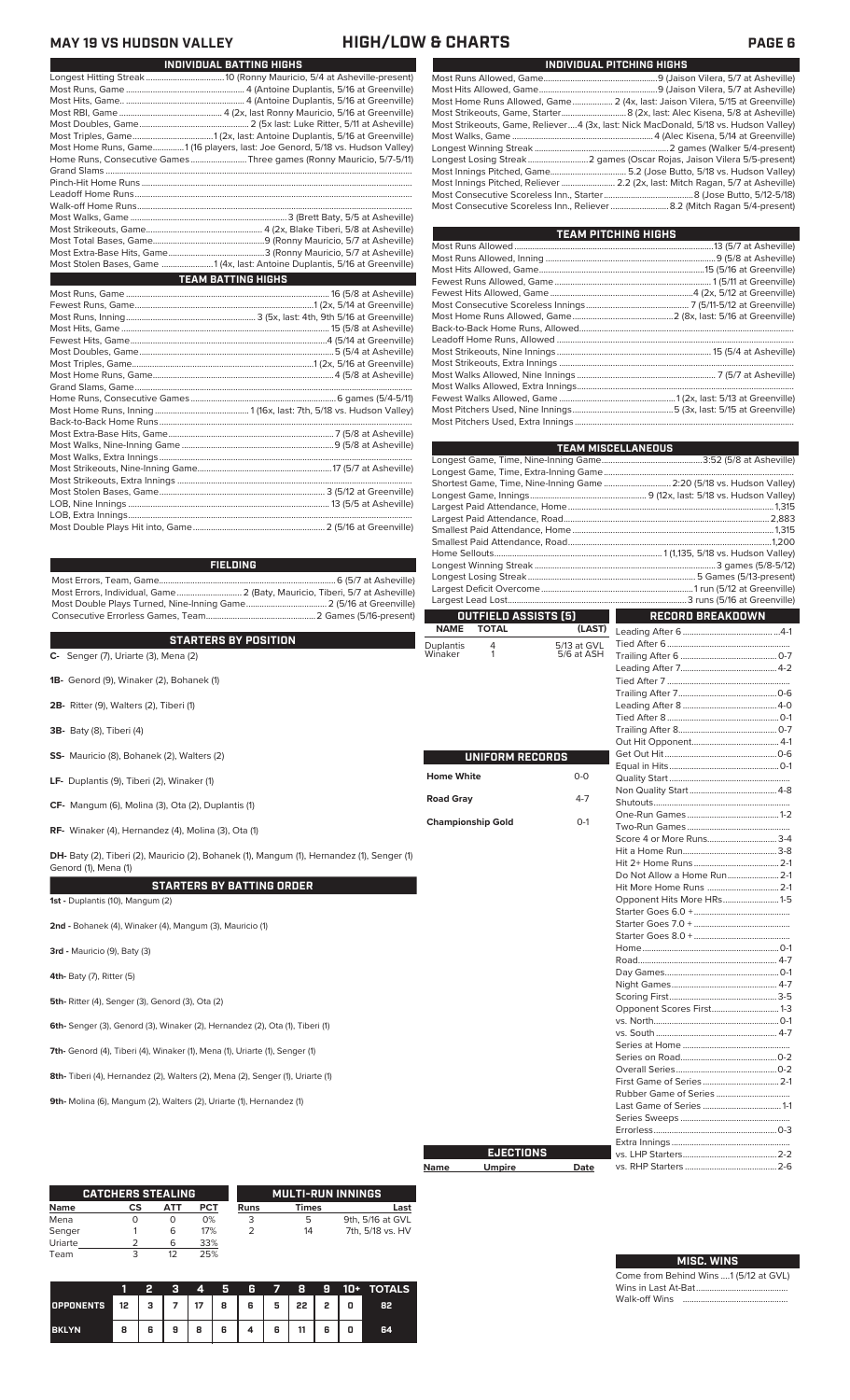## **MAY 19 VS HUDSON VALLEY GAME BY GAME RESULTS PAGE 7**

|             |                |                            |                |          |         |                   |        | <b>GAME-BY-GAME RESULTS</b>                |                               |                 |             |                   |
|-------------|----------------|----------------------------|----------------|----------|---------|-------------------|--------|--------------------------------------------|-------------------------------|-----------------|-------------|-------------------|
| <b>DATE</b> | GM#            | <b>OPPONENT</b>            | W-L/TIME SCORE |          | RECORD  | POSITION          | GA/GB  | <b>WINNING PITCHER</b>                     | <b>LOSING PITCHER</b>         | <b>SAVE</b>     | <b>TIME</b> | <b>ATTENDANCE</b> |
| 5/4         | $\mathbf{1}$   | at Asheville               | W              | $8 - 2$  | $1-0$   | T <sub>1st</sub>  | $+1$   | Josh Walker (1-0)                          | Blair Henley (0-1)            |                 | 3:16        | 1,200             |
| 5/5         | $\overline{c}$ | at Asheville               | L              | $6-1$    | $1 - 1$ | T <sub>2</sub> nd | $-1$   | Chandler Casey (1-0)                       | Jose Butto (1-0)              |                 | 3:26        | 1,200             |
| 5/6         | 3              | at Asheville               | L              | $11 - 4$ | $1 - 2$ | T3rd              | $-2$   | Matt Ruppenthal (1-0)                      | Oscar Rojas (0-1)             |                 | 3:10        | 1,200             |
| 5/7         | 4              | at Asheville               | L              | $13 - 7$ | $1 - 3$ | T3rd              | $-3$   | R.J. Freure (1-0)                          | Jaison Vilera (0-1)           |                 | 3:44        | 1,200             |
| 5/8         | 5              | at Asheville               | W              | $16-12$  | $2 - 3$ | T3rd              | $-3$   | Alec Kisena (1-0)                          | Juan Pablo Lopez (1-0)        |                 | 3:52        | 1,200             |
| 5/9         | 6              | at Asheville               |                |          |         |                   |        | Cancelled due to non-COVID-related illness |                               |                 |             |                   |
| 5/10        |                | OFF DAY                    |                |          |         |                   |        |                                            |                               |                 |             |                   |
|             | $\overline{7}$ |                            | W              |          | $3-3$   |                   | $-2.5$ |                                            | Jay Groome (0-2)              |                 | 3:00        | 1,995             |
| 5/11        |                | at Greenville              |                | $6-1$    |         | 2nd               |        | Josh Walker (2-0)                          |                               |                 |             |                   |
| 5/12        | 8              | at Greenville              | W              | $3 - 2$  | $4 - 3$ | 2nd               | $-1.5$ | Brian Metoyer (1-0)                        | Yusniel Padron-Artilles (0-2) | Mitch Ragan (1) | 3:14        | 1,819             |
| 5/13        | 9              | at Greenville              | L              | $8 - 2$  | $4 - 4$ | 2nd               | $-2.5$ | Chris Murphy (1-1)                         | Oscar Rojas (0-2)             |                 | 3:21        | 2,485             |
| 5/14        | 10             | at Greenville              | L              | $5-1$    | $4 - 5$ | 4th               | $-2.5$ | Brayan Bello (2-0)                         | Alec Kisena (1-1)             |                 | 2:54        | 2,732             |
| 5/15        | 11             | at Greenville              | L              | $8 - 4$  | $4 - 6$ | 4th               | $-3.5$ | Yorvin Pantoja (1-0)                       | Brian Metoyer (1-1)           |                 | 2:52        | 2,883             |
| $5/16$      | 12             | at Greenville              | L              | $10 - 9$ | $4 - 7$ | 4th               | $-3.5$ | Jake Wallace (1-0)                         | Eric Orze (0-1)               |                 | 3:09        | 2,818             |
| 5/17        |                | OFF DAY                    |                |          |         |                   |        |                                            |                               |                 |             |                   |
| $5/18$      | 13             | <b>Hudson Valley</b>       | L.             | $4 - 3$  | $4 - 8$ | 5th               | $-4.5$ | Zach Greene (1-1)                          | <b>Andrew Edwards (0-1)</b>   |                 | 2:29        | 1,315             |
| 5/19        | 14             | <b>Hudson Valley</b>       | 6:30 p.m.      |          |         |                   |        |                                            |                               |                 |             |                   |
| 5/20        | 15             | <b>Hudson Valley</b>       | 6:30 p.m.      |          |         |                   |        |                                            |                               |                 |             |                   |
| 5/21        | 16             | <b>Hudson Valley</b>       | 7:00 p.m.      |          |         |                   |        |                                            |                               |                 |             |                   |
| 5/22        | 17             | <b>Hudson Valley</b>       | 4:00 p.m.      |          |         |                   |        |                                            |                               |                 |             |                   |
| 5/23        | 18             | <b>Hudson Valley</b>       | 1:00 p.m.      |          |         |                   |        |                                            |                               |                 |             |                   |
| 5/24        |                | OFF DAY                    |                |          |         |                   |        |                                            |                               |                 |             |                   |
| 5/25        | 19             | Aberdeen                   | 6:30 p.m.      |          |         |                   |        |                                            |                               |                 |             |                   |
| 5/26        | 20             | Aberdeen                   | 6:30 p.m.      |          |         |                   |        |                                            |                               |                 |             |                   |
| 5/27        | 21             | Aberdeen                   | 6:30 p.m.      |          |         |                   |        |                                            |                               |                 |             |                   |
| 5/28        | 22             | Aberdeen                   | 7:00 p.m.      |          |         |                   |        |                                            |                               |                 |             |                   |
| 5/29        | 23             | Aberdeen                   | 4:00 p.m.      |          |         |                   |        |                                            |                               |                 |             |                   |
| 5/30        | 24             | Aberdeen                   | 1:00 p.m.      |          |         |                   |        |                                            |                               |                 |             |                   |
| 5/31        |                | OFF DAY                    |                |          |         |                   |        |                                            |                               |                 |             |                   |
|             |                |                            |                |          |         |                   |        | MAY [4-8]                                  |                               |                 |             |                   |
| 6/1         | 25             | at Jersey Shore            | 7:05 p.m.      |          |         |                   |        |                                            |                               |                 |             |                   |
| 6/2         | 26             | at Jersey Shore            | 7:05 p.m.      |          |         |                   |        |                                            |                               |                 |             |                   |
|             | 27             |                            |                |          |         |                   |        |                                            |                               |                 |             |                   |
| 6/3         |                | at Jersey Shore            | 7:05 p.m.      |          |         |                   |        |                                            |                               |                 |             |                   |
| 6/4         | 28             | at Jersey Shore            | 7:05 p.m.      |          |         |                   |        |                                            |                               |                 |             |                   |
| 6/5         | 29             | at Jersey Shore            | 7:05 p.m.      |          |         |                   |        |                                            |                               |                 |             |                   |
| 6/6         | 30             | at Jersey Shore            | 1:05 p.m.      |          |         |                   |        |                                            |                               |                 |             |                   |
| 6/7         |                | OFF DAY                    |                |          |         |                   |        |                                            |                               |                 |             |                   |
| 6/8         | 31             | <b>Hudson Valley</b>       | 6:30 p.m.      |          |         |                   |        |                                            |                               |                 |             |                   |
| 6/9         | 32             | <b>Hudson Valley</b>       | 6:30 p.m.      |          |         |                   |        |                                            |                               |                 |             |                   |
| 6/10        | 33             | <b>Hudson Valley</b>       | 6:30 p.m.      |          |         |                   |        |                                            |                               |                 |             |                   |
| 6/11        | 34             | <b>Hudson Valley</b>       | 7:00 p.m.      |          |         |                   |        |                                            |                               |                 |             |                   |
| 6/12        | 35             | <b>Hudson Valley</b>       | 4:00 p.m.      |          |         |                   |        |                                            |                               |                 |             |                   |
| 6/13        | 36             | <b>Hudson Valley</b>       | 1:00 p.m.      |          |         |                   |        |                                            |                               |                 |             |                   |
| 6/14        |                | OFF DAY                    |                |          |         |                   |        |                                            |                               |                 |             |                   |
| 6/15        | 37             | at Wilmington              | 7:05 p.m.      |          |         |                   |        |                                            |                               |                 |             |                   |
| 6/16        | 38             | at Wilmington              | 7:05 p.m.      |          |         |                   |        |                                            |                               |                 |             |                   |
| 6/17        | 39             | at Wilmington              | 7:05 p.m.      |          |         |                   |        |                                            |                               |                 |             |                   |
| 6/18        | 40             | at Wilmington              | 7:05 p.m.      |          |         |                   |        |                                            |                               |                 |             |                   |
| 6/19        | 41             | at Wilmington              | 6:05 p.m.      |          |         |                   |        |                                            |                               |                 |             |                   |
| 6/20        | 42             | at Wilmington              | 1:05 p.m.      |          |         |                   |        |                                            |                               |                 |             |                   |
| 6/21        |                | OFF DAY                    |                |          |         |                   |        |                                            |                               |                 |             |                   |
| 6/22        | 43             | <b>Jersey Shore</b>        | 6:30 p.m.      |          |         |                   |        |                                            |                               |                 |             |                   |
| 6/23        | 44             | <b>Jersey Shore</b>        | 6:30 p.m.      |          |         |                   |        |                                            |                               |                 |             |                   |
| 6/24        | 45             | <b>Jersey Shore</b>        | 6:30 p.m.      |          |         |                   |        |                                            |                               |                 |             |                   |
| 6/25        | 46             | <b>Jersey Shore</b>        | 7:00 p.m.      |          |         |                   |        |                                            |                               |                 |             |                   |
| 6/26        | 47             | <b>Jersey Shore</b>        | 6:00 p.m.      |          |         |                   |        |                                            |                               |                 |             |                   |
| 6/27        | 48             | <b>Jersey Shore</b>        | 4:00 p.m.      |          |         |                   |        |                                            |                               |                 |             |                   |
| 6/28        |                | OFF DAY                    |                |          |         |                   |        |                                            |                               |                 |             |                   |
| 6/29        | 49             | at Aberdeen                | 7:05 p.m.      |          |         |                   |        |                                            |                               |                 |             |                   |
| 6/30        | 50             | at Aberdeen                | 7:05 p.m.      |          |         |                   |        |                                            |                               |                 |             |                   |
|             |                |                            |                |          |         |                   |        | JUNE (0-0)                                 |                               |                 |             |                   |
|             | 51             | at Aberdeen                |                |          |         |                   |        |                                            |                               |                 |             |                   |
| 7/1         |                |                            | 7:05 p.m.      |          |         |                   |        |                                            |                               |                 |             |                   |
| 7/2         | 52             | at Aberdeen                | 7:05 p.m.      |          |         |                   |        |                                            |                               |                 |             |                   |
| 7/3         | 53             | at Aberdeen                | 6:05 pm.       |          |         |                   |        |                                            |                               |                 |             |                   |
| 7/4         | 54             | at Aberdeen                | 2:05 p.m.      |          |         |                   |        |                                            |                               |                 |             |                   |
| 7/5         |                | OFF DAY                    |                |          |         |                   |        |                                            |                               |                 |             |                   |
| 7/6         | 55             | at Hudson Valley           | 7:05 p.m.      |          |         |                   |        |                                            |                               |                 |             |                   |
| 7/7         | 56             | at Hudson Valley           | 7:05 p.m.      |          |         |                   |        |                                            |                               |                 |             |                   |
| 7/8         | 57             | at Hudson Valley           | 7:05 p.m.      |          |         |                   |        |                                            |                               |                 |             |                   |
| 7/9         | 58             | at Hudson Valley           | 7:05 p.m.      |          |         |                   |        |                                            |                               |                 |             |                   |
| 7/10        | 59             | at Hudson Valley 6:05 p.m. |                |          |         |                   |        |                                            |                               |                 |             |                   |

7/11 60 at Hudson Valley 4:35 p.m.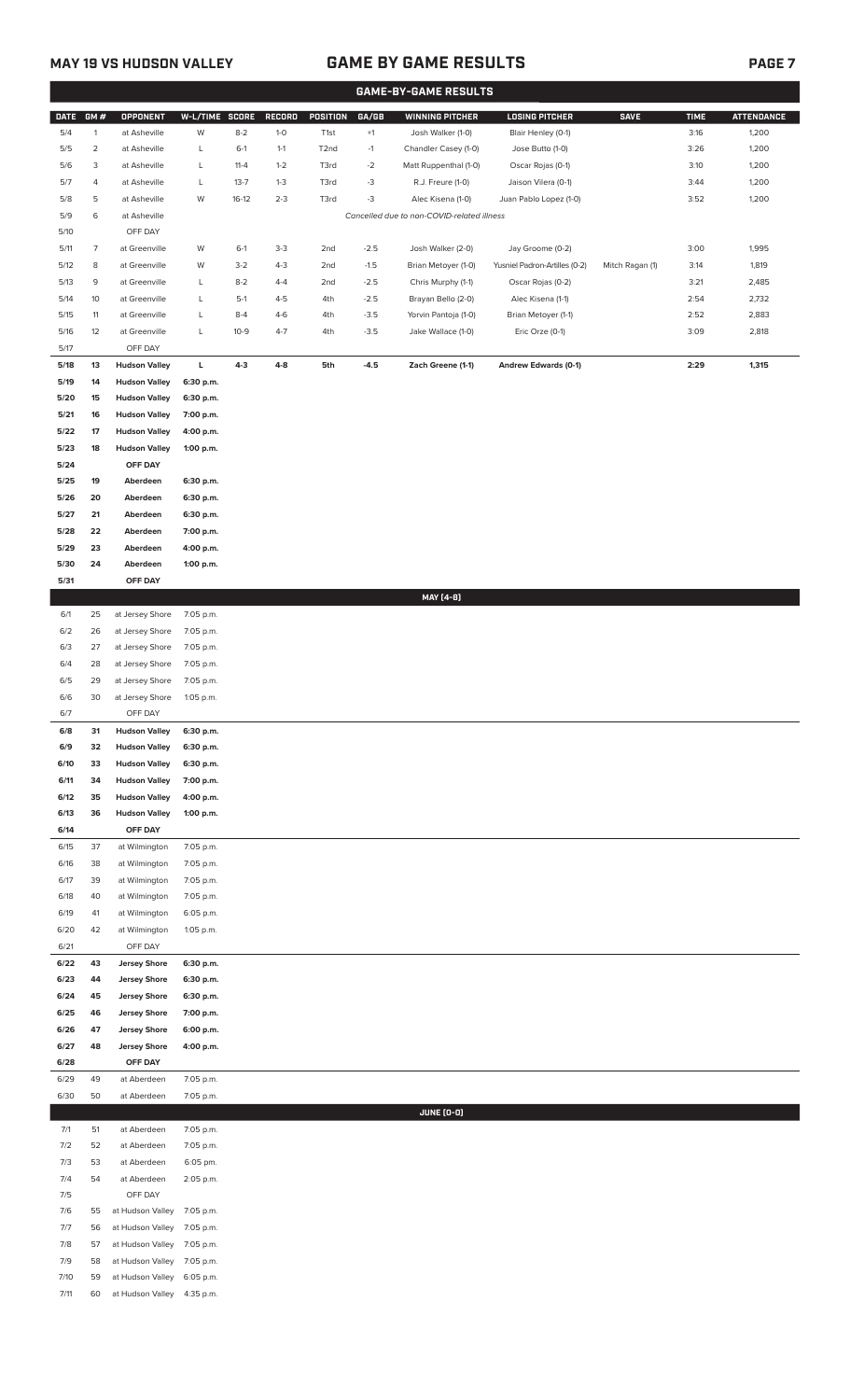## **MAY 19 VS HUDSON VALLEY GAME-BY-GAME PAGE 8**

| <b>DATE</b> | GM# | OPPONENT                   |           | W-L/TIME SCORE RECORD<br>POSITION<br>GA/GB | <b>WINNING PITCHER</b> | <b>LOSING PITCHER</b> | <b>SAVE</b> | <b>TIME</b> | <b>ATTENDANCE</b> |
|-------------|-----|----------------------------|-----------|--------------------------------------------|------------------------|-----------------------|-------------|-------------|-------------------|
| 7/12        |     | OFF DAY                    |           |                                            |                        |                       |             |             |                   |
| 7/13        | 61  | <b>Jersey Shore</b>        | 6:30 p.m. |                                            |                        |                       |             |             |                   |
| 7/14        | 62  | <b>Jersey Shore</b>        | 6:30 p.m. |                                            |                        |                       |             |             |                   |
| 7/15        | 63  | <b>Jersey Shore</b>        | 6:30 p.m. |                                            |                        |                       |             |             |                   |
| 7/16        | 64  | <b>Jersey Shore</b>        | 7:00 p.m. |                                            |                        |                       |             |             |                   |
| 7/17        | 65  | <b>Jersey Shore</b>        | 6:00 p.m. |                                            |                        |                       |             |             |                   |
|             |     |                            |           |                                            |                        |                       |             |             |                   |
| 7/18        | 66  | <b>Jersey Shore</b>        | 4:00 p.m. |                                            |                        |                       |             |             |                   |
| 7/19        |     | OFF DAY                    |           |                                            |                        |                       |             |             |                   |
| 7/20        | 67  | Wilmington                 | 6:30 p.m. |                                            |                        |                       |             |             |                   |
| 7/21        | 68  | Wilmington                 | 6:30 p.m. |                                            |                        |                       |             |             |                   |
| 7/22        | 69  | Wilmington                 | 6:30 p.m. |                                            |                        |                       |             |             |                   |
| 7/23        | 70  | Wilmington                 | 7:00 p.m. |                                            |                        |                       |             |             |                   |
| 7/24        | 71  | Wilmington                 | 6:00 p.m. |                                            |                        |                       |             |             |                   |
| 7/25        | 72  | Wilmington                 | 4:00 p.m. |                                            |                        |                       |             |             |                   |
| 7/26        |     | OFF DAY                    |           |                                            |                        |                       |             |             |                   |
| 7/27        | 73  | at Jersey Shore            | 7:05 p.m. |                                            |                        |                       |             |             |                   |
| 7/28        | 74  | at Jersey Shore            | 7:05 p.m. |                                            |                        |                       |             |             |                   |
| 7/29        | 75  | at Jersey Shore            | 7:05 p.m. |                                            |                        |                       |             |             |                   |
| 7/30        | 76  | at Jersey Shore            | 7:05 p.m. |                                            |                        |                       |             |             |                   |
|             |     |                            |           |                                            |                        |                       |             |             |                   |
| 7/31        | 77  | at Jersey Shore            | 7:05 p.m. |                                            | JULY (0-0)             |                       |             |             |                   |
|             | 78  |                            |           |                                            |                        |                       |             |             |                   |
| 8/1         |     | at Jersey Shore            | 1:05 p.m. |                                            |                        |                       |             |             |                   |
| 8/2         |     | OFF DAY                    |           |                                            |                        |                       |             |             |                   |
| 8/3         | 79  | <b>Hudson Valley</b>       | 6:30 p.m. |                                            |                        |                       |             |             |                   |
| 8/4         | 80  | <b>Hudson Valley</b>       | 6:30 p.m. |                                            |                        |                       |             |             |                   |
| 8/5         | 81  | <b>Hudson Valley</b>       | 6:30 p.m. |                                            |                        |                       |             |             |                   |
| 8/6         | 82  | <b>Hudson Valley</b>       | 7:00 p.m. |                                            |                        |                       |             |             |                   |
| 8/7         | 83  | <b>Hudson Valley</b>       | 6:00 p.m. |                                            |                        |                       |             |             |                   |
| 8/8         | 84  | <b>Hudson Valley</b>       | 4:00 p.m. |                                            |                        |                       |             |             |                   |
| 8/9         |     | OFF DAY                    |           |                                            |                        |                       |             |             |                   |
| 8/10        | 85  | at Wilmington              | 7:05 p.m. |                                            |                        |                       |             |             |                   |
| 8/11        | 86  | at Wilmington              | 7:05 p.m. |                                            |                        |                       |             |             |                   |
| 8/12        | 87  | at Wilmington              | 7:05 p.m. |                                            |                        |                       |             |             |                   |
| 8/13        | 88  | at Wilmington              | 7:05 p.m. |                                            |                        |                       |             |             |                   |
| 8/14        | 89  | at Wilmington              | 6:05 p.m. |                                            |                        |                       |             |             |                   |
| 8/15        | 90  | at Wilmington              | 1:05 p.m. |                                            |                        |                       |             |             |                   |
| 8/16        |     | OFF DAY                    |           |                                            |                        |                       |             |             |                   |
| 8/17        | 91  | at Hudson Valley 7:05 p.m. |           |                                            |                        |                       |             |             |                   |
| 8/18        | 92  | at Hudson Valley           | 7:05 p.m. |                                            |                        |                       |             |             |                   |
| 8/19        | 93  | at Hudson Valley           | 7:05 p.m. |                                            |                        |                       |             |             |                   |
| 8/20        | 94  | at Hudson Valley           | 7:05 p.m. |                                            |                        |                       |             |             |                   |
| 8/21        | 95  | at Hudson Valley           | 6:05 p.m. |                                            |                        |                       |             |             |                   |
| 8/22        | 96  | at Hudson Valley           | 4:35 p.m. |                                            |                        |                       |             |             |                   |
| 8/23        |     | OFF DAY                    |           |                                            |                        |                       |             |             |                   |
|             |     |                            |           |                                            |                        |                       |             |             |                   |
| 8/24        | 97  | Aberdeen                   | 6:30 p.m. |                                            |                        |                       |             |             |                   |
| 8/25        | 98  | Aberdeen                   | 6:30 p.m. |                                            |                        |                       |             |             |                   |
| 8/26        | 99  | Aberdeen                   | 6:30 p.m. |                                            |                        |                       |             |             |                   |
| 8/27        | 100 | Aberdeen                   | 7:00 p.m. |                                            |                        |                       |             |             |                   |
| 8/28        | 101 | Aberdeen                   | 6:00 p.m. |                                            |                        |                       |             |             |                   |
| 8/29        | 102 | Aberdeen                   | 4:00 p.m. |                                            |                        |                       |             |             |                   |
| 8/30        |     | OFF DAY                    |           |                                            |                        |                       |             |             |                   |
| 8/31        | 103 | Wilmington                 | 6:30 p.m. |                                            |                        |                       |             |             |                   |
|             |     |                            |           |                                            | AUGUST (0-0)           |                       |             |             |                   |
| 9/1         | 104 | Wilmington                 | 6:30 p.m. |                                            |                        |                       |             |             |                   |
| 9/2         | 105 | Wilmington                 | 6:30 p.m. |                                            |                        |                       |             |             |                   |
| 9/3         | 106 | Wilmington                 | 7:00 p.m. |                                            |                        |                       |             |             |                   |
| 9/4         | 107 | Wilmington                 | 6:00 p.m. |                                            |                        |                       |             |             |                   |
| 9/5         | 108 | Wilmington                 | 4:00 p.m. |                                            |                        |                       |             |             |                   |
| 9/6         |     | OFF DAY                    |           |                                            |                        |                       |             |             |                   |
| 9/7         | 109 | at Hudson Valley           | 7:05 p.m. |                                            |                        |                       |             |             |                   |
| 9/8         | 110 | at Hudson Valley           | 7:05 p.m. |                                            |                        |                       |             |             |                   |
| 9/9         | 111 | at Hudson Valley           | 7:05 p.m. |                                            |                        |                       |             |             |                   |
| 9/10        | 112 | at Hudson Valley           | 7:05 p.m. |                                            |                        |                       |             |             |                   |
| 9/11        | 113 | at Hudson Valley           | 6:05 p.m. |                                            |                        |                       |             |             |                   |
| 9/12        | 114 | at Hudson Valley           | 4:35 p.m. |                                            |                        |                       |             |             |                   |
| 9/13        |     | OFF DAY                    |           |                                            |                        |                       |             |             |                   |
| 9/14        | 115 | <b>Jersey Shore</b>        | 6:30 p.m. |                                            |                        |                       |             |             |                   |
| 9/15        | 116 | <b>Jersey Shore</b>        | 6:30 p.m. |                                            |                        |                       |             |             |                   |
| 9/16        | 117 | <b>Jersey Shore</b>        | 6:30 p.m. |                                            |                        |                       |             |             |                   |
| 9/17        | 118 | <b>Jersey Shore</b>        | 7:00 p.m. |                                            |                        |                       |             |             |                   |
| 9/18        | 119 | <b>Jersey Shore</b>        | 4:00 p.m. |                                            |                        |                       |             |             |                   |
| 9/19        | 120 | <b>Jersey Shore</b>        | 1:00 p.m. |                                            |                        |                       |             |             |                   |